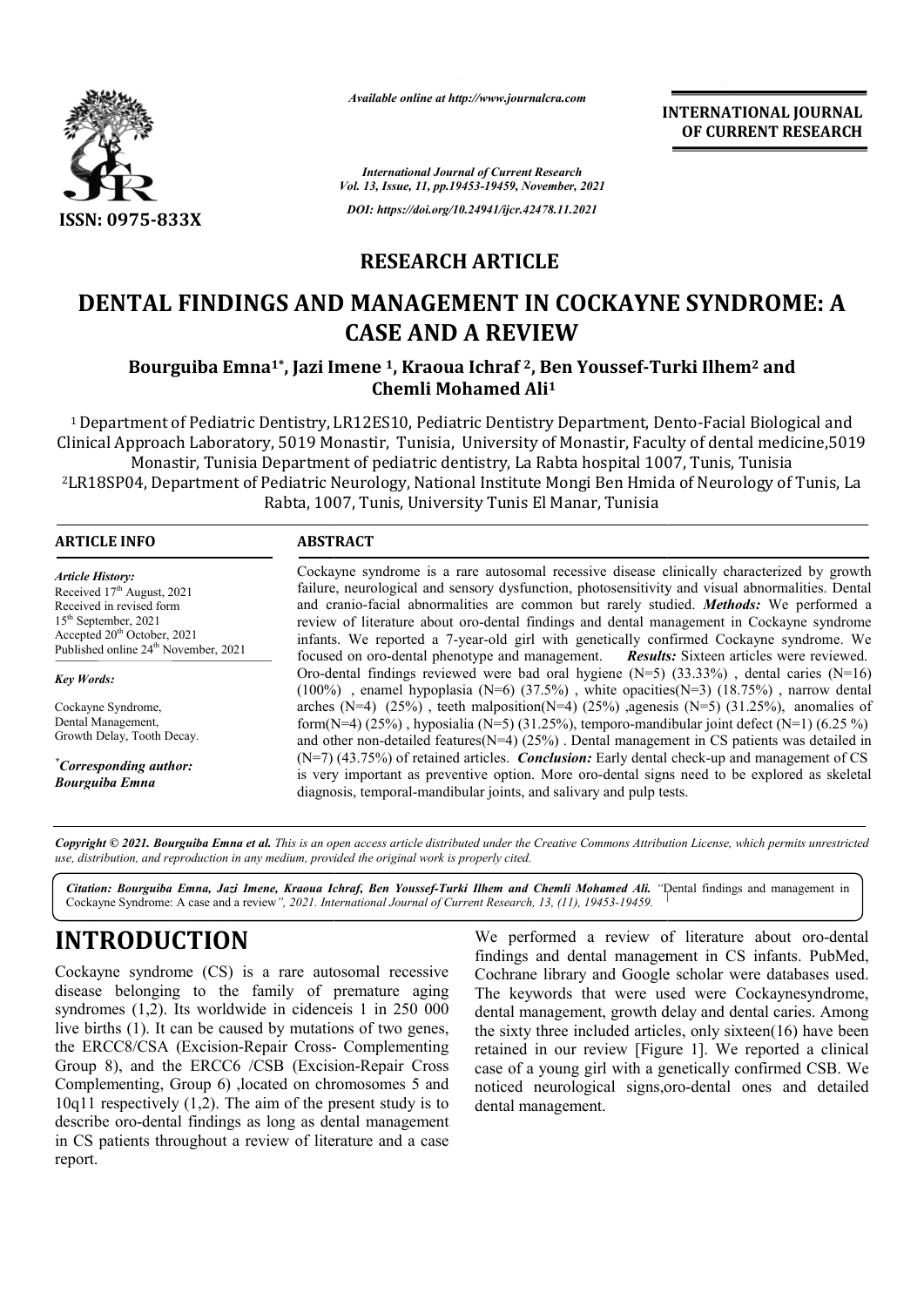

**Figure 1. Flowchart of review of literature**



**Figure 2. Clinical view of the patient: stooped posture, cachectic dwarfism, microcephaly, wizened facies, sunken eyes, beaked nose , sparse hair and oral respiration**

**Case Report:** A seven-year-old girl was sent to the department of pediatric dentistry for dental checkup. She came from healthy consanguineous parents. Pregnancy and delivery were uneventful. In fact, her birth weight was 2300gr,her birth height was 45cm andher birth head circumference was 32 cm (-2SD).

She had normal developmental milestones during the first year of life; however, unaided walking was never achieved.

She witnessed then a growth failure and a loss of ability to walk and speak. The patient continued to experience a decrease in her growth rate, in her height, weight and head circumference. At the age of 18 months, parents remarked a photosensitivity and a hear loss. Her mother also reported feeding problems associated with a delayed eruption of primary teeth. Unfortunately, they were lateraffected by multiple dental caries. Dermatologist suspected CS and brain stem evoked response confirmed bilateral and profound deafness. Physical examination at the age of 7 years showed a height of 75 cm (-6SD), a weight of 8 kg (- 4SD) and a head circumference of 44 cm (-8SD). The patient had a profound deafness, cachectic dwarfism, facial dysmorphism with wizened facies, sunken eyes, beaked nose,sparse hair and scaly skin [Figure2]. Neurological examination showed good contact, severe language delay, spastic tetarparesis, areflexia in lower limbs and cerebellar signs. Brain CT scan showed putaminal calcifications. Brain MRI showed cerebellar atrophy and hypomyelinatingleukodystrophy [Figure 3].

Oral examination was difficult due to lack of cooperation and limited mouth opening. Oral hygiene was extremely bad. In fact, dental plaque and carious lesions were observed in most teeth surfaces [Figure 4A, 4B]. The examination of dental arches revealed an extremely deep palate and quite narrow dental arches [figure 4A, 4B]. The lingual archwidth was respectively 14 mm and20 mm on inter-canine and inter-molar regions. [Figure 4C, 4D] Furthermore, white opacities were observed in most surfaces of erupted permanent teeth [figure 4C, 4D]. The Functional examination was in favor of mouth breathing, infantile deglutition and hypotonic tongue. We should also mention that saliva check with sugar cube confirmed a hyposialia. Radiological explorations have proved that there have been no abnormalities in number but in form in first molars and also proved overcrowded premolars germs [Figure 5]. First, many dental care sessions have been performed under local anesthesia. Then, Nance and lingual arches were realized as space maintainers [Figure 5, 6].The lingual arch was active in order to straighten the axis of mandibular molars. That's why the patient was followed-up monthly.

## **RESULTS**

Sixteen articles were reviewed. Mean age at syndrome diagnosis and at dental management were respectively (7.89 YO) and (9.68 YO). Genetic diagnosis was established in 87.5% of included articles: CSA (N=5) 31.25%, CSB (N=8) 50% and XPD (N=1) 6.25% mutations were reported respectively. Oro-dental findings reviewed were bad oral hygiene (N=5) (33.33%) , dental caries (N=16) (100%) , enamel hypoplasia (N=6) (37.5%) , white opacities(N=3)  $(18.75\%)$ , narrow dental arches  $(N=4)$   $(25\%)$ , teeth malposition(N=4) (25%) ,agenesis (N=5) (31.25%), anomalies of form $(N=4)$  (25%), hyposialia  $(N=5)$  (31.25%), temporomandibular joint defect (N=1) (6.25 %) and other non-detailed features( $N=4$ ) (25%). Dental management in CS patients was detailed in (N=7) (43.75%) of retained articles. It varied from preventive treatment to surgical one under local or general anesthesia depending on the clinical context. (Table 1)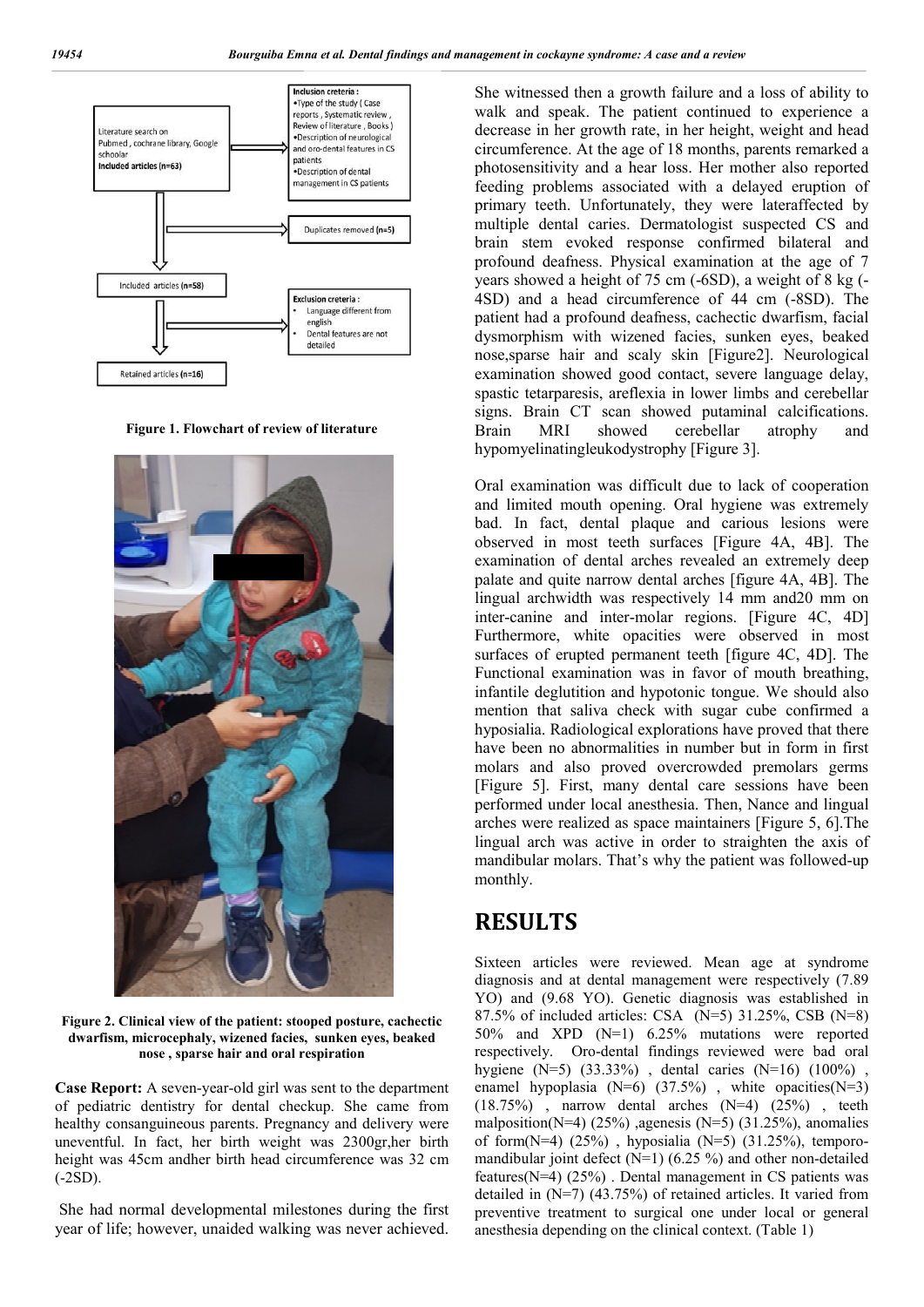

**Figure 3. 3D Neuro-imaging A : Brain CT scan showing lenticular calcifications B,C :T2-weighted axial slice MRI images showing a periventricular white matter hypersignal and a ponto cerebellar atrophy (D,E)**



**Figure 4: Intra-oral view at the first dental check-up (A, B) and during dental care sessions (C, D) A : Maxillary intra-oral view showing poor oral hygiene , carious lesions on all primary molars rated( ICDAS 6 ) , the eruption of the permanent right central incisor and permanent first molars . The palate was extremely deep. B: Mandibular intra-oral view showing carious lesions on primary right lateral incisor and primary canines, a narrow dental arch and a limited mouth opening. C: Maxillary intra-oral view showing an improved oral hygiene after the mechanic tooth brushing. Sealant on the permanent first molars and the extraction of all primary ones were realized. White opacities were obvious on the remaining teeth. D: Mandibular intra-oral view showing conservative treatment on the permanent left first molar with glass ionomer. Sealant on the right one and the extraction of the primary right lateral incisor were realized.**



**Figure 5. A full mouth series of radiographs after dental management showing no agenesis in the permanent dentition, taurodontic permanent maxillary and mandibular first molars , overcrowded maxillary and mandibular premolars' germs( A,C,D,F) and versed axis of the permanent mandibular first molars ( D,F)**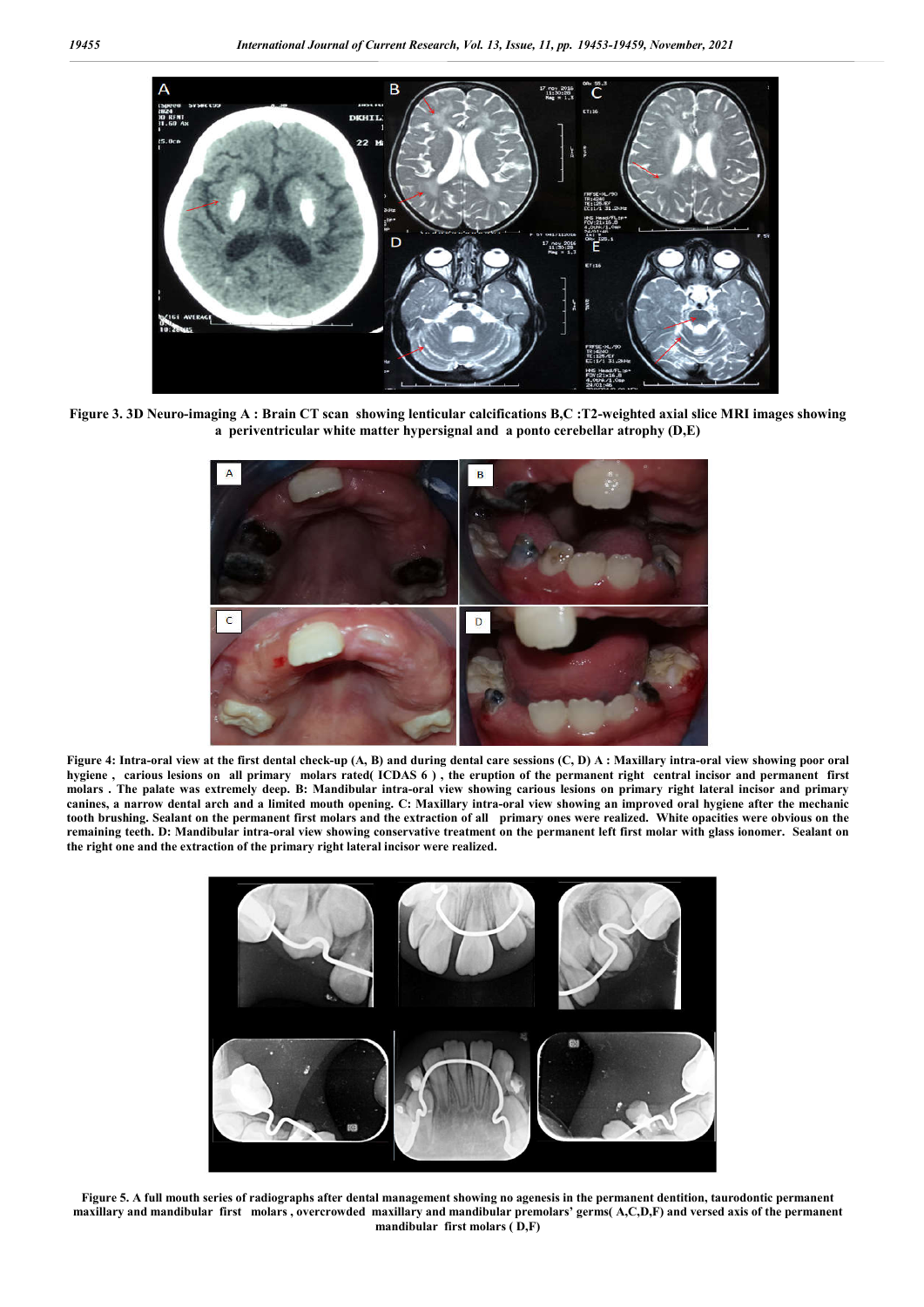| Oro-Dental findings<br>Genetic mutation<br>Age of dental<br>Age                                                               | Dental     | Authors' names          |
|-------------------------------------------------------------------------------------------------------------------------------|------------|-------------------------|
| at diagnosis<br>management                                                                                                    | management |                         |
| Others /non detailed<br>Hyposialia<br>TMJ<br>White<br>Agenesis<br>Abnormalities<br>Norrow<br>Teeth<br>Bad<br>Dental<br>Enamal |            |                         |
| opacities<br>Malposition<br>dental abnormalities<br>caries<br>defect*<br>of form/shape<br>hypoplasia<br>Oral<br>dental        |            |                         |
| hygiene                                                                                                                       |            |                         |
| arches                                                                                                                        |            |                         |
| 4 YO<br>$\sim$<br>$\sim$<br>$\sim$<br>$\sim$<br>$\sim$<br>$\sim$<br>. —<br>$\sim$<br>$\sim$                                   | $+$        | Boraz R A [3]           |
| P1:21YO<br>P1, P2:                                                                                                            | $\pm$      | Nance MA, Berry         |
| <b>DNA</b><br>P 2 : 1 Y and 11                                                                                                |            | SA [8]                  |
| Exision<br>months                                                                                                             |            |                         |
| repair defect<br>P3:6 YO                                                                                                      |            |                         |
| P 4:5YO<br>$P$ 3,4, 5 :                                                                                                       |            |                         |
|                                                                                                                               |            |                         |
| P5:ND                                                                                                                         |            |                         |
|                                                                                                                               |            |                         |
| 9 YO and 4 months<br>CSB<br>9 YO and<br>$\overline{4}$<br>$+$<br>$\overline{\phantom{a}}$                                     | $\sim$     | Arenas-Sordo M de       |
| months                                                                                                                        |            | la L, Hernández-        |
|                                                                                                                               |            | Zamora<br>E,            |
|                                                                                                                               |            | Montoya-Pérez LA        |
|                                                                                                                               |            |                         |
|                                                                                                                               |            |                         |
| 14YO<br>4YO<br>$\pm$<br>$\overline{\phantom{a}}$<br>. .                                                                       | $^{+}$     | Gaddam D, Thakur        |
|                                                                                                                               |            | MS, Krothapalli N,      |
|                                                                                                                               |            | Kaniti S <sup>[9]</sup> |
|                                                                                                                               |            |                         |
|                                                                                                                               |            |                         |
|                                                                                                                               |            |                         |

#### **Table 1. Review of literature about oro-dental findings and management in CS patients**

\*TMJ : Temporo-mandibular joint ; P1, P2P3, P4, P5\* : Respectively patient 1, 2, 3, 4,5

| Age at diagnosis | Genetic    |               | Oro-Dental findings |            |           |               |            |               |                      |                      |     |                          |        | Age of dental management |                                      | Authors name                             |
|------------------|------------|---------------|---------------------|------------|-----------|---------------|------------|---------------|----------------------|----------------------|-----|--------------------------|--------|--------------------------|--------------------------------------|------------------------------------------|
|                  | mutation   |               |                     |            |           |               |            |               |                      |                      |     |                          |        |                          |                                      |                                          |
|                  | Bad Oral   | Dental caries | Enamal              | White      | Norrow    | Teeth         | Agenesis   | Abnormalities | Others/ non detailed | Hyposialia           | TMJ |                          |        |                          |                                      |                                          |
|                  |            | hygiene       |                     | hypoplasia | opacities | dental arches | malpositio |               | of form              | dental abnromalities |     | Defect*                  |        |                          |                                      |                                          |
|                  |            |               |                     |            |           |               |            |               |                      |                      |     |                          |        |                          |                                      |                                          |
| ND               | <b>CSA</b> |               |                     |            |           |               |            |               |                      |                      |     |                          | 8.75YO |                          |                                      | Bloch-Zupan A, Rousseaux M, Laugel V     |
|                  | <b>CSB</b> |               |                     |            |           |               |            |               |                      |                      |     |                          |        |                          | [11]                                 |                                          |
| CSA : 7.84 Y     | ERCC8/CSA  |               |                     |            |           |               |            |               |                      |                      |     | $\overline{\phantom{0}}$ | ND     | ND.                      | Calmels N, Botta E, Jia N and al[10] |                                          |
| CSB: 6.21Y       | ERCC6/CSB  |               |                     |            |           |               |            |               |                      |                      |     |                          |        |                          |                                      |                                          |
| 11.5 Years       | CSB        |               |                     |            |           |               |            |               |                      |                      |     |                          |        |                          |                                      | Wilson BT, Stark Z, Sutton RE and al [5] |
|                  | <b>CSA</b> |               |                     |            |           |               |            |               |                      |                      |     |                          |        |                          |                                      |                                          |
|                  | <b>XPD</b> |               |                     |            |           |               |            |               |                      |                      |     |                          |        |                          |                                      |                                          |
| ND               | ND.        |               |                     |            |           |               |            |               |                      |                      |     |                          |        |                          | WissemHafsi; Talel Badri [7]         |                                          |

TMJ :Temporo-mandibular joint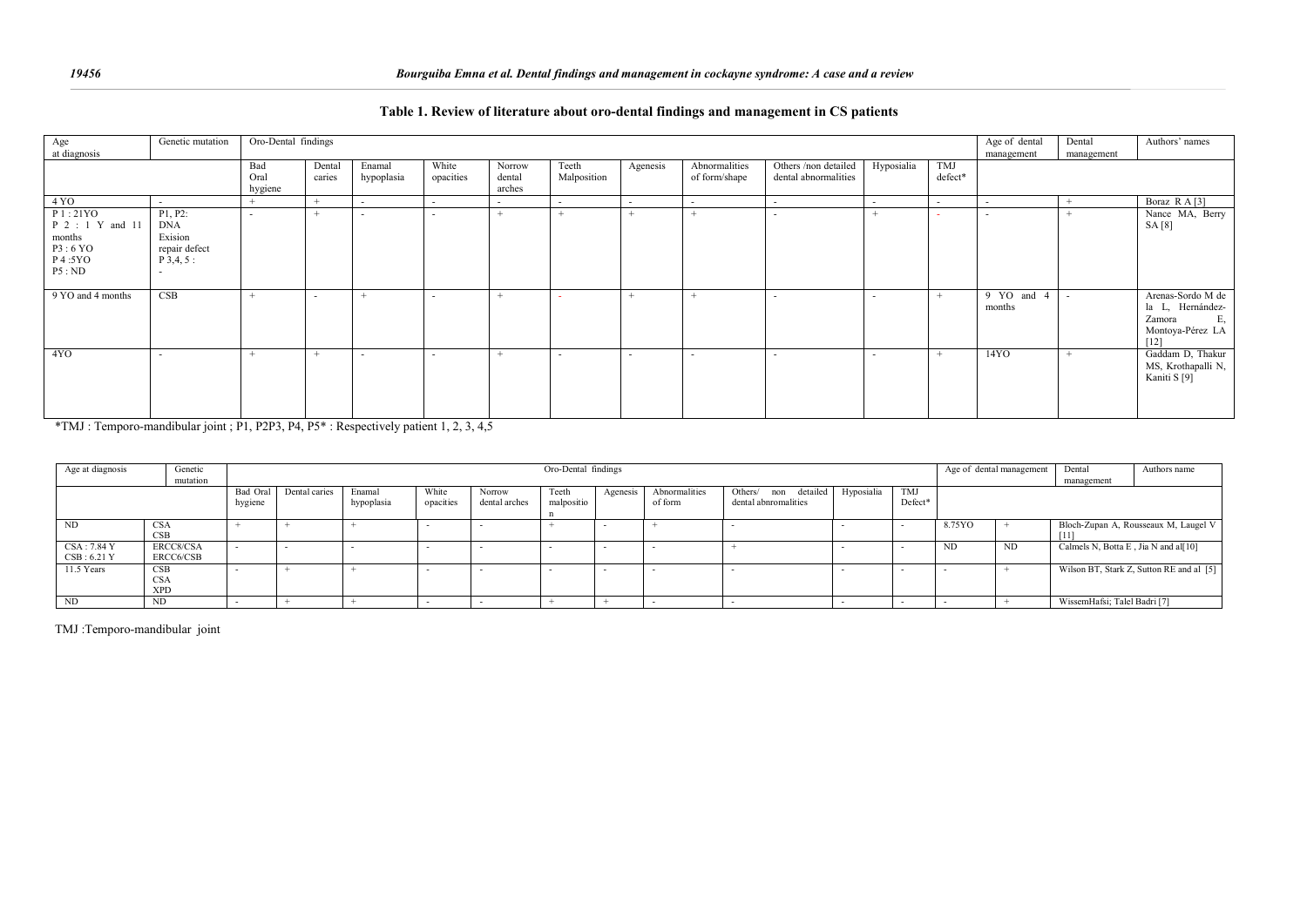#### *19457 International Journal of Current Research, Vol. 13, Issue, 11, pp. 19453-19459, November, 2021*

| Age at<br>diagnosis                        | Genetic<br>mutation      |                          |                          |                          | Age of dental<br>management | Dental<br>management       | Authors name             |                          |                          |                                              |                          |                          |                          |                          |                                                          |
|--------------------------------------------|--------------------------|--------------------------|--------------------------|--------------------------|-----------------------------|----------------------------|--------------------------|--------------------------|--------------------------|----------------------------------------------|--------------------------|--------------------------|--------------------------|--------------------------|----------------------------------------------------------|
|                                            |                          | Bad Oral<br>hygiene      | Dental<br>caries         | Enamal<br>hypoplasia     | White<br>opacities          | Norrow<br>dental<br>arches | Tooth<br>malposition     | Agenesis                 | Abnormalities<br>of form | Others / Non<br>detailed dental<br>anomalies | Hyposialia               | TMJ<br>defect*           |                          |                          |                                                          |
|                                            | $\sim$                   |                          | $+$                      | $\overline{\phantom{a}}$ | $\sim$                      |                            |                          | $\overline{\phantom{a}}$ | $\overline{\phantom{0}}$ | $\rightarrow$                                |                          | $+$                      |                          | <b>+</b>                 | Kubota M [14]                                            |
| $P1^*$ : 22 YO                             |                          | $\overline{\phantom{a}}$ | $\overline{\phantom{0}}$ | $\overline{\phantom{a}}$ | $\sim$                      | $\sim$                     | $+$                      | $\overline{\phantom{0}}$ | $\overline{\phantom{0}}$ | $\sim$                                       | $\overline{a}$           | $\sim$                   | $\overline{\phantom{0}}$ | $\overline{\phantom{a}}$ | Sowmini PR, Kumar                                        |
| $P2^*$ : 20 YO                             |                          | $\overline{\phantom{0}}$ | $\overline{\phantom{a}}$ | $\overline{\phantom{a}}$ | $\sim$                      | $\overline{\phantom{a}}$   | $\overline{\phantom{a}}$ |                          | $\overline{\phantom{0}}$ | $\overline{\phantom{a}}$                     | $\overline{\phantom{a}}$ | $\overline{\phantom{0}}$ | $\overline{\phantom{0}}$ | $\overline{\phantom{0}}$ | MS, Velayutham SS<br>and al $[4]$                        |
| $P1^*$ : 18<br>months<br>$P 2^*$ :7 months | $\overline{\phantom{a}}$ | $\overline{\phantom{0}}$ | $^{+}$                   | $\overline{\phantom{a}}$ | $\sim$                      | $\overline{\phantom{a}}$   | $\overline{\phantom{a}}$ | $\overline{\phantom{a}}$ | $\overline{\phantom{0}}$ | $\overline{\phantom{a}}$                     | $\overline{a}$           | $\overline{\phantom{0}}$ | $\overline{\phantom{0}}$ | $\overline{\phantom{0}}$ | Scaioli V, D'Arrigo S,<br>Pantaleoni C [17]              |
|                                            | -                        | $\overline{\phantom{0}}$ | $\overline{\phantom{a}}$ | $\overline{\phantom{a}}$ | $\sim$                      | $\sim$                     | $\overline{\phantom{a}}$ | $\overline{\phantom{a}}$ | $\overline{\phantom{0}}$ | $\overline{\phantom{a}}$                     | $\overline{\phantom{a}}$ | $\overline{\phantom{a}}$ | $\overline{\phantom{0}}$ | $\sim$                   |                                                          |
|                                            | <b>CSA</b><br>CSB        | $\sim$                   | $^{+}$                   |                          | $\sim$                      | $\overline{\phantom{a}}$   | $\overline{\phantom{a}}$ | $\overline{\phantom{a}}$ | $\overline{\phantom{0}}$ | $\sim$                                       | $\pm$                    | $\overline{\phantom{a}}$ | $\overline{\phantom{0}}$ | $\overline{\phantom{0}}$ | Karikkineth AC,<br>ScheibyeKnudsen M,<br>Fivenson E, [1] |
|                                            | <b>CSA</b><br>CSB        |                          | <b>+</b>                 |                          | $\overline{\phantom{a}}$    | $\overline{\phantom{a}}$   |                          |                          |                          |                                              |                          | $\overline{\phantom{0}}$ | $\overline{\phantom{0}}$ |                          | Laugel V $[6]$                                           |

\*P1,P2 :Patient 1 ,Patient 2 ; \*TMJ :Temporo-mandibular joint

| Age at diagnosis                        | Genetic                                        |          |        |                          | Age of dental | Dental           | Authors name |          |                          |                                 |            |            |              |            |                                                                 |
|-----------------------------------------|------------------------------------------------|----------|--------|--------------------------|---------------|------------------|--------------|----------|--------------------------|---------------------------------|------------|------------|--------------|------------|-----------------------------------------------------------------|
|                                         | mutation                                       |          |        |                          |               |                  |              |          |                          |                                 |            |            |              | management |                                                                 |
|                                         |                                                | Bad Oral | Dental | Enamal                   | White         | Norrow           | Tooth        | Agenesis | Abnormalities            | Others<br>Non                   | Hyposialia | <b>TMJ</b> |              |            |                                                                 |
|                                         |                                                | hygiene  | caries | hypoplasia               | opacities     | dental<br>arches | malposition  |          | of form                  | detailed<br>dental<br>anomalies |            | defect*    |              |            |                                                                 |
| $P1$ : 3 YO<br>$P 2^* : 1.6 \text{ YO}$ | ERCC6<br>$(c.2382+2T>G)$<br>and<br>(c.3259C>T) |          |        |                          |               |                  |              |          | $\overline{\phantom{a}}$ | $\overline{\phantom{a}}$        |            |            |              |            | Sanchez-Roman I,<br>Lautrup<br>S,<br>Aamann MD [15]             |
| YO  <br>7.17<br>(Mean age)              |                                                |          |        |                          |               |                  |              |          | $\overline{\phantom{0}}$ |                                 |            |            |              |            | Alan R Lehmann,<br>Annette<br>Thompson, et al[8]                |
| 4YO                                     | RRSdeficienc                                   |          | $\div$ |                          |               |                  |              |          | $\overline{\phantom{0}}$ | $\overline{\phantom{a}}$        |            | $\sim$     |              |            | Pasquier L, [13]                                                |
| 7YO                                     | CSB                                            |          |        | $\overline{\phantom{a}}$ |               |                  |              |          |                          |                                 |            |            | 7 and 1/2 YO |            | Our case report<br>Bourguiba E,<br>Jazi I , Kraoua I<br>and al) |

\*P1, P2 : patient 1, Patient 2 ; \*TMJ : Temporo-mandibular joint



Figure 6: Intra-oral view during the interceptive treatment (A) and the sessions of follow-up (B,C) A: The sealing of Nance and lingual arches is done .White opacities are noted on most dental surfaces. A normal eruption's sequence is noticed. B: At the fifth month of follow-up: The lingual arch is activated and re-sealed . The mandibular arch 'width between primary mandibular right and left canines and permanent mandibular first right and left molars are respectively 20.5 mm and 31 mm. C: At the ninth month of follow-up , Arch's Nance is well adapted to palate, a **normal eruption of permanent maxillary lateral incisors is noted**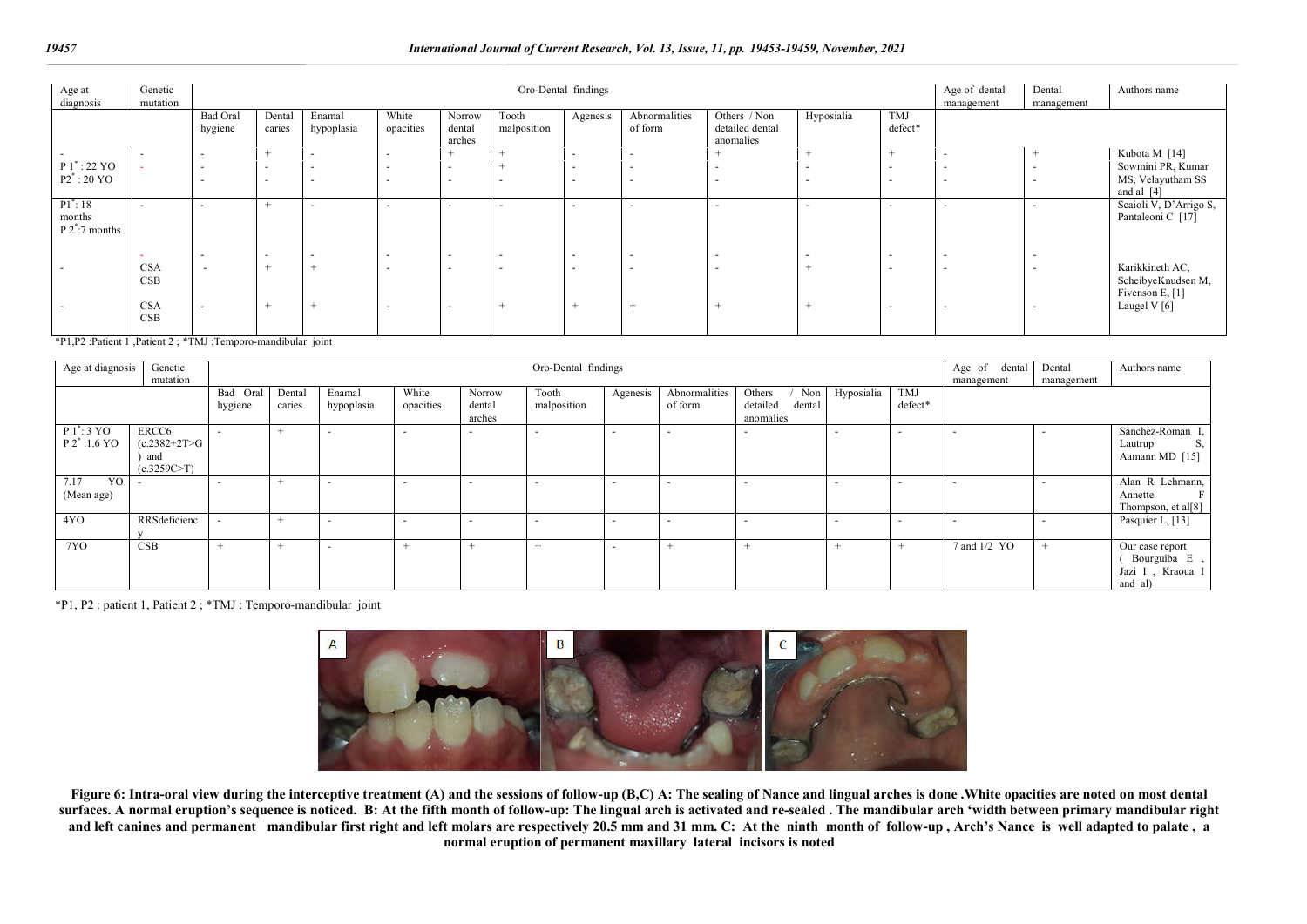## **DISCUSSION**

CS is belonging to the family of premature aging syndromes that encompasses an expanding spectrum of clinical presentation. Neurologic anomalies and oro-dental affections are constantly characterizing the syndrome (1,3). Its global prognosis depends on the type of CS and the severity of ocular and neurological signs associated (4–8). Our review included studies that focused exclusively on oro-dental abnormalities  $(1,3,7,9-15)$ . Nance and Berry $(9)$ , Zupan and al  $(12)$  have the largest cohorts that studied respectively clinical signs and orodental phenotype in CS patients. It is obvious that this disease is due to a genetic mutation on ERCC8 and ERCC6 as commonly reported in 70% of included articles(1,5,6,11– 13,16). Nevertheless some novel studies have been emerged and discovered novel mutations hidden behind this defect (16,17) Our case report and review of literature reported a wide detailed oro-dental phenotype in CS infants. It includes dental abnormalities of structure, form, number and shape. It also includes dental arches measures; temporal-mandibular joint and saliva check (6,10,12,13,15). Besides, our study permitted to correlate between neurologic signs and oro-dental ones. In fact , autonomic and motor impairment may affect oro-facial functions such as deglutition , respiration , salivation , tongue's and mandibular motricityand dental pulp innervation (1,4,10,15) . Consequently, restriction in motion of temporalmandibular articulation, hypotonia, decreased salivation and abnormal tooth blood flowand innervation may lead to dental decay in addition to bad oral hygiene in most of cases  $(6,9,10,15)$ .

Indeed, growth delay has an impact on dental arches 'growth and cranio facial skeleton. Thus, a general tendency to a hypo development of the face and the skull as long as retrognatia were reported in literature (12,13). Moreover, atrophy of alveolar ridge, narrowness of dental arches were also reported leading to severe malocclusions and overcrowded teeth in mixed and permanent dentition (3,11,12,15,18). Besides, there is a delay in syndrome diagnosis because cardinal signs like growth delay, microcephaly and motor impairment, do not appear at first months of life except in the severe neonatal form of the disease(14) .

Therefore, oro-dental findings at early childhood are rarely reported in literature. Moreover, our review confirmed that there is a delay between the syndrome diagnosis (7.87 YO) and the dental management process (9.68 YO). That may be due to long periods of managing multivisceral affections, before addressing the patient to pediatric dentist. In fact, dental management was only detailed in (N=7) (43.75%) of the included articles in spite of considering dental abnormalities cardinal for diagnosing the disease (1,9). That may be due to a lack of studies about oro-dental concerns in CS patients. When reported, the dental management varied from preventive measure to dental extraction because of the lack of cooperation and narrowness of the oral cavity (3,5,9). Knowing that growth delay is a major problem in CS patients (1,9) we expended the treatment to interceptive one, in order to prevent possible severe malocclusion and boost alveolar ridge's growth in addition to the systemic treatments. Interceptive and orthodontic treatments will obviously depend on the severity of the disease and the motivation of parents (12)

## **CONCLUSION**

Early dental check-up and management of CS is very important as preventive option. More or o-dental signs need to be explored as skeletal diagnosis, temporal-mandibular joints, and salivary and pulp tests.

**Conflict of Interest statement:** Authors declare no conflict of interest

**Fundingstatement :** No funding

## **REFERENCES**

- 1. Karikkineth AC, Scheibye-Knudsen M, Fivenson E, Croteau DL, Bohr VA. Cockayne syndrome: Clinicalfeatures, model systems and pathways. Ageing Research Reviews. 2017 Jan;33:3–17.
- 2. Chebly A, Corbani S, Abou Ghoch J, Mehawej C, Megarbane A, Chouery E. First molecularstudy in Lebanese patients withCockayne syndrome and report of a novel mutation in ERCC8 gene. BMC Med Genet. 2018 Dec;19(1):161.
- 3. Boraz RA. Cockayne's syndrome: literaturereview and case report. 4.
- 4. Sowmini PR, Kumar MS, Velayutham SS, Revathy G, Arunan S. Cockayne syndrome in siblings. NeurolIndia. 2018 Oct;66(5):1488–90.
- 5. Wilson BT, Stark Z, Sutton RE, Danda S, Ekbote AV, Elsayed SM, et al. The Cockayne Syndrome Natural History (CoSyNH) study: clinicalfindingsin 102 individuals and recommendations for care. Genet Med. 2016 May;18(5):483–93.
- 6. Laugel V. Cockayne syndrome: The expandingclinical and mutationalspectrum. Mechanisms of Ageing and Development. 2013 May;134(5–6):161–70.
- 7. Hafsi W, Badri T. Cockayne Syndrome. In: StatPearls [Internet]. Treasure Island (FL): StatPearlsPublishing; 2021 [cited 2021 Feb 25]. Availablefrom: http://www.ncbi.nlm.nih.gov/books/NBK525998/
- 8. Lehmann AR, Thompson AF, Harcourt SA, Stefanini M, Norris PG. Cockayne's syndrome: correlation of clinicalfeatureswith cellular sensitivity of RNA synthesis to UV irradiation. Journal of MedicalGenetics. 1993 Aug 1;30(8):679–82.
- 9. Nance MA, Berry SA. Cockayne syndrome: Review of 140 cases. Am J Med Genet. 1992 Jan 1;42(1):68–84.
- 10. Gaddam D, Thakur MS, Krothapalli N, Kaniti S. Dental Management of a 14-Year-Old withCockayne Syndrome under General Anesthesia. Case Reports in Dentistry. 2014;2014:1–3.
- 11. Calmels N, Botta E, Jia N, Fawcett H, Nardo T, Nakazawa Y, et al. Functional and clinical relevance of novel mutations in a large cohort of patients withCockayne syndrome. J Med Genet. 2018 May;55(5):329–43.
- 12. Bloch-Zupan A, Rousseaux M, Laugel V, Schmittbuhl M, Mathis R, Desforges E, et al. A possible cranio-oro-facial phenotype in Cockayne syndrome. Orphanet J Rare Dis. 2013;8(1):9.
- 13. Arenas-Sordo M de la L, Hernández-Zamora E, Montoya-Pérez LA, Aldape-Barrios BC. Cockayne's syndrome: a case report. Literaturereview. Med Oral Patol Oral CirBucal. 2006 May 1;11(3):E236-238.